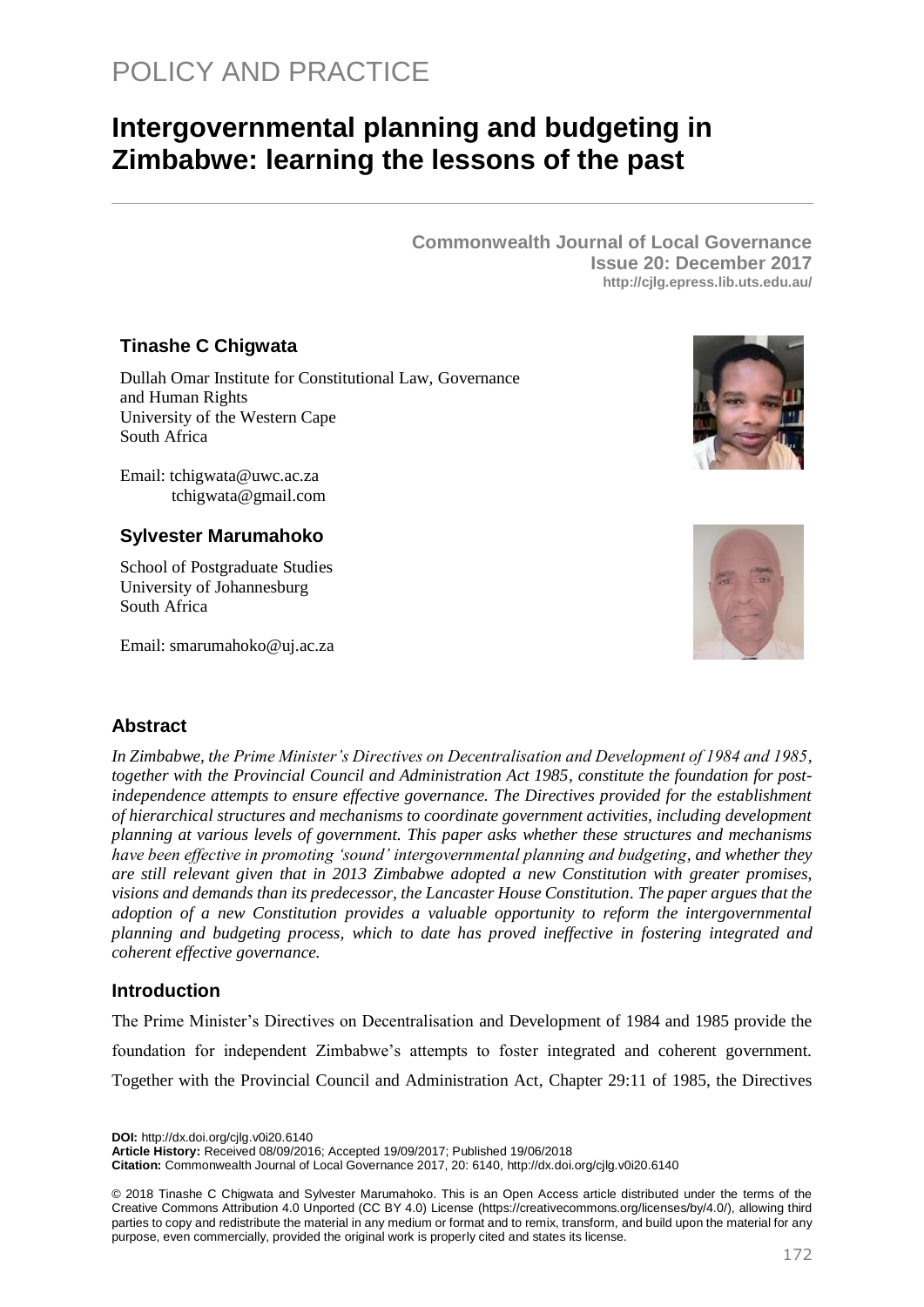established various institutions and mechanisms to facilitate development planning at various levels of government. This paper examines the effectiveness of these institutions and mechanisms – as well as their relevance, since a new constitution was promulgated in 2013, under which provincial and local governments are now tiers of government with directly vested authority.

## **Methodology**

This paper uses desktop research to review relevant literature, policies and legislation relating to intergovernmental planning and budgeting in Zimbabwe, and multi-level government in general. It seeks first to define the concept of intergovernmental planning and budgeting and provide an overview of Zimbabwe's three-tier system of government. It then examines the institutions and mechanisms of intergovernmental planning and budgeting in Zimbabwe, and offers some proposals to improve their functioning, followed by concluding remarks.

#### **Defining intergovernmental planning and budgeting**

Under a multi-level system of government, the various levels of government share powers, responsibilities and resources in order to maximise the state's potential to realise development, deepen democracy and sustain peace (Chigwata 2015). In some countries each level of government is responsible for a set of functions over which it has exclusive competence. Alternatively, governments at various levels may share competence for certain functional areas, or exercise their competence within frameworks set by government(s) at higher levels.

However, even if the governments have exclusive responsibility for a set of functions, they all have a combined responsibility to ensure that the public good is realised (De Visser 2005). Competition between them is unlikely to bring about this result. Rather, the tiers of government must cooperate and coordinate their activities to ensure integrated and coherent governance (De Visser 2005), which requires the alignment of policies and priorities across all levels of government (Department of Provincial and Local Government, South Africa 2007). Intergovernmental planning and budgeting is one of the mechanisms which can be effective in realising this objective.

Intergovernmental planning and budgeting is defined in this paper as the process through which two or more tiers of government align their policies and priorities through strategic (development) planning and budgeting in order to deliver on their individual and combined constitutional and legislative mandates. This definition expands the scope of planning from being concerned only with control of land use to become a *"management tool that 'gives life' to many aspects of decentralisation by leveraging in the benefits of these processes and ensuring that the desired outcomes are achieved"* (Hadingham 2003). Planning is thus concerned with efficient distribution of scarce resources, coordination of government activities across sectors and pro-poor development, among other factors (Hadingham 2003). A key aspect of this intergovernmental planning process is that each level of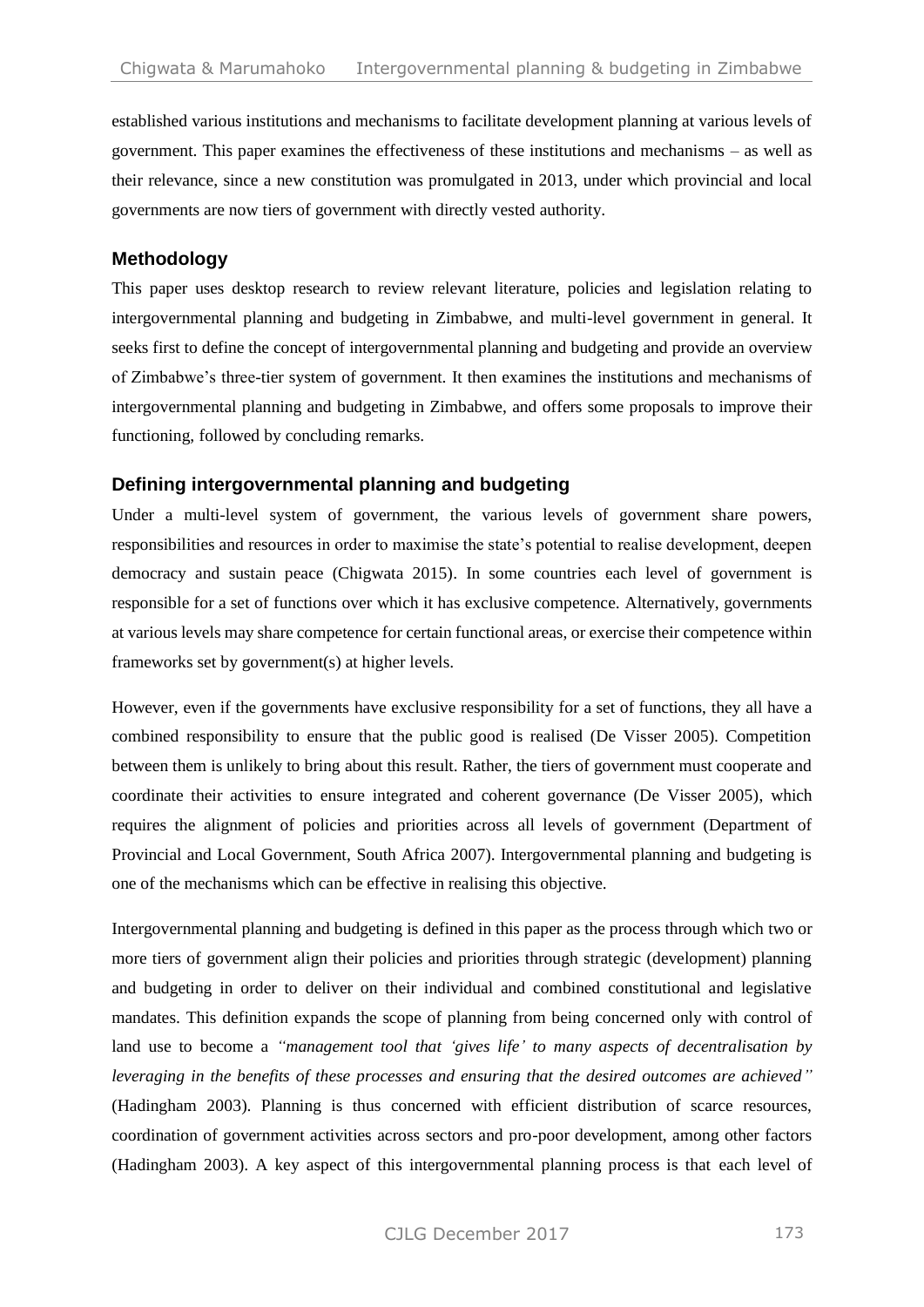government must also consider the other levels' policies and priorities when formulating their own policies and budgets (Department of Provincial and Local Government, South Africa 2007). In Zimbabwe, this is in principle achieved through the development (strategic) planning and budgeting process (discussed below).

## **Zimbabwe's system of government**

Zimbabwe adopted a new Constitution in 2013, the Constitution of Zimbabwe Amendment (Number 20) Act 2013, which among other things provides for a three-tier system of government. Before the adoption of this constitution, the country was governed by the Lancaster House Constitution of 1979, which featured a unitary form of government in which only the national government had direct constitutional authority, and thus sole discretion to determine state organisation. For example, the provincial councils and local government which then existed were creatures of national legislation – although provincial governors and traditional chiefs did have constitutional recognition.

The 2013 Constitution ushered a new era in which government is organised at the national, provincial and local levels. Central government operates through ministries and agencies that are organised at the national level with some having offices at the provincial and local levels. Provincial and metropolitan councils provided in the Constitution, govern the eight non-metropolitan provinces and the two metropolitan provinces, respectively (see Sections 268 and 269 of the 2013 Constitution of Zimbabwe). The local tier of government is constituted by urban and rural local authorities, with the former responsible for administering urban areas, and the latter administering rural areas alongside the institution of traditional leadership of chiefs, headmen and village heads (see Sections 274, 275 and 282 of the 2013 Constitution of Zimbabwe). Some 67% of Zimbabwe's population lives in rural areas where traditional leadership constitutes the immediate form of local government (Chigwata 2015).

Provincial and local governments are thus now constitutional bodies whose existence does not rely on the 'goodwill' of the national government but originatesfrom the Constitution. However, although local government is fully operational, provincial and metropolitan councils have at the point of writing not been established owing to, among other reasons, the absence of relevant operationalising legislation. Significant areas of legislation governing local government have also yet to be aligned with the 2013 Constitution.

The 2013 Constitution's vision for devolved government is wide-ranging (see Section 3(2l), the Preamble of Chapter 14 and Section 265(1)). It envisages provincial and local governments exercising delegated powers, and devolves powers to realise development, democracy and peace. These include powers to raise revenue, appoint staff and carry out certain functions. However, as seen above, once these powers and responsibilities are decentralised, mechanisms for ensuring that the activities of the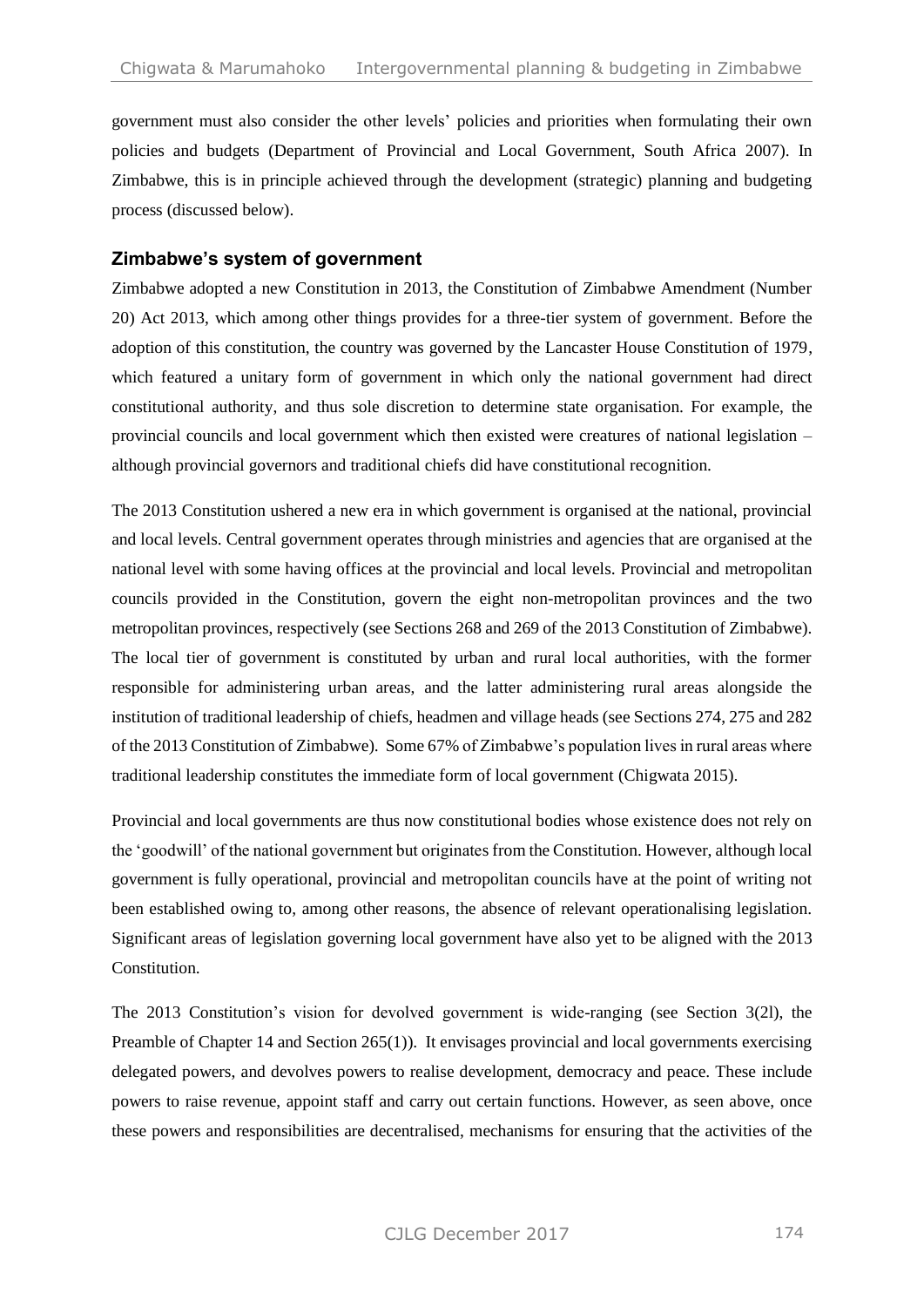three tiers of government are aligned and coordinated become critical if effective government is to be assured (De Visser 2005).

Since independence, the ZANU-PF government has put in place various measures to coordinate the activities of agencies which operate at different levels of government. This paper examines these mechanisms, and their effectiveness in promoting integrated and coherent governance across multisectoral areas at national, provincial and local levels.

# **The bottom-up approach to development planning**

The Prime Minister's Directives on Decentralisation and the Provincial Councils and Administration Act 1985 together constitute the foundation for development planning and coordination in independent Zimbabwe (Chatiza 2010). These legislative and policy initiatives provide for the establishment of a *"hierarchy of representative authorities and channels of popular participation, being the village development committee (VIDCO), ward development committee (WADCO), district council and provincial council"* (Herlaar and Olthof 1994, p. 10). According to Makumbe (1998), a total of 6,000 VIDCOs and 1,000 WADCOs were established when the Provincial Councils and Administration Act came into effect. These have provided an *"institutional structure for horizontal coordination of development planning and implementation of central government field agencies and local authorities, viz, the district development committee and the provincial development committee"* (Herlaar and Olthof 1994).

The Directives also introduced five-year and annual development planning processes for development committees, through a bottom-up procedure. In this section, the authors examine these processes to assess their effectiveness and continued relevance.

## *Village, neighbourhood and ward level planning*

Villages and neighbourhoods are the smallest units of local government organisation in rural and urban areas respectively. Both comprise at least 120 households. The village elects a VIDCO, which is chaired by the relevant village head and is responsible for development planning, among other duties (Section 17 of the Traditional Leaders Act 1998, Chapter 29:17). In urban areas, chairpersons are elected to lead neighbourhood development committees, which are also elected by citizens of the relevant neighbourhood and charged with development planning.

Moving up the hierarchy, in general a minimum of six villages make up a ward. The WADCO consists of the chairperson and secretary of every VIDCO or neighbourhood development committee in the ward. Traditional leaders and development organisations working in the ward are also represented on the WADCO, which is chaired by a councillor (Sections 18 and 22 of the Traditional Leaders Act 1998). Its duties include the consolidation of village or neighbourhood development plans into a ward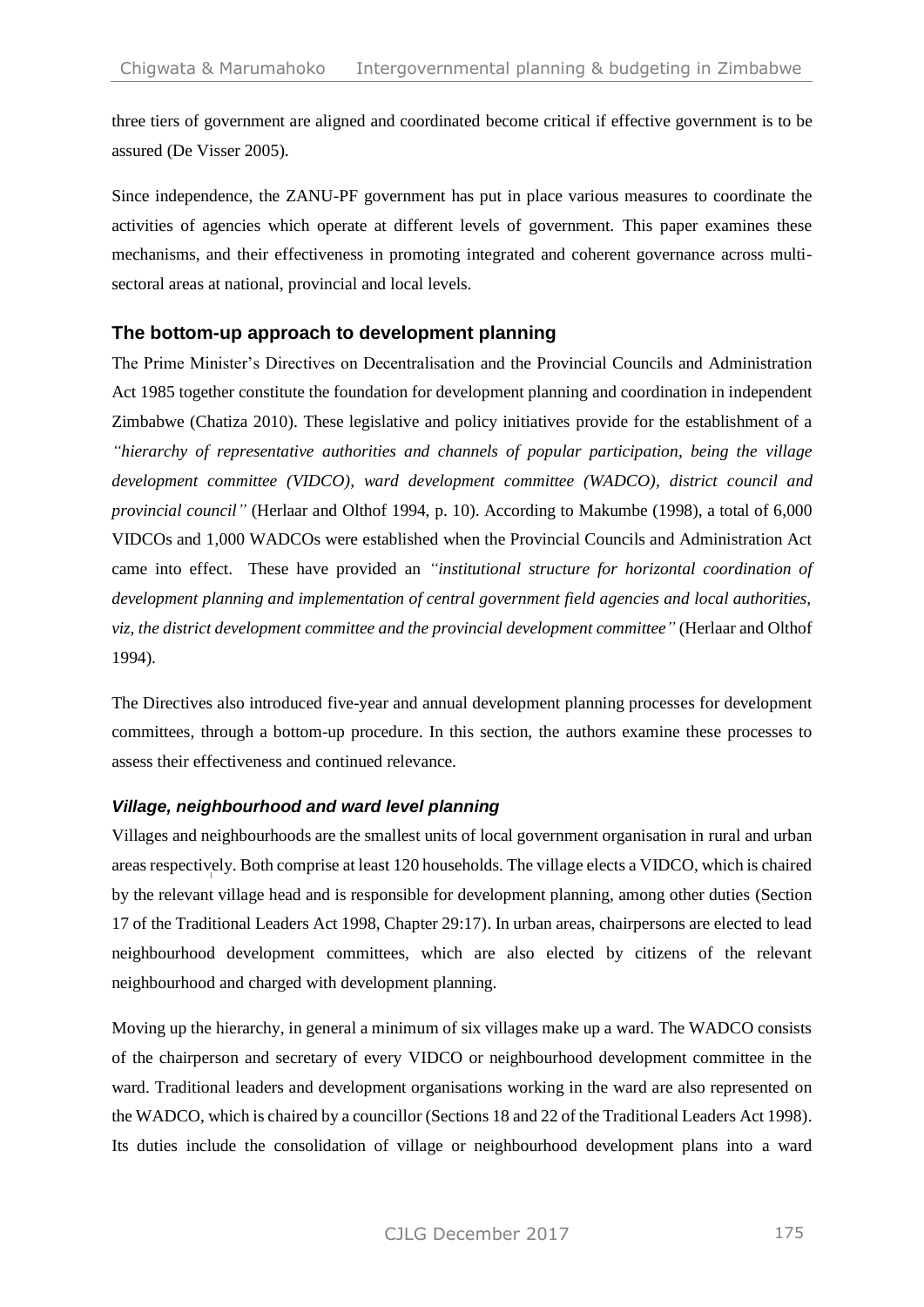development plan, which is forwarded to the relevant local authority for consideration (Section 20 of the Traditional Leaders Act 1998).

#### *Local or district level planning*

Each local authority carries out development planning for its area. The planning process is spearheaded by development committees and culminates in the adoption of a local development plan (LDP).

Section 60 of the Rural District Councils Act 1988 (Chapter 29:13) requires rural district councils to establish a rural district development committee (RDDC) as one of their committees. The legislative provision provides that a RDDC should be composed of the administrative heads of rural local authorities, together with district heads of ministries and departments of the national government with district offices. Chaired by district administrators, the senior representatives of central government at the local level, RDDCs are technical committees of rural local authorities. They bolster the capacity of rural local authorities to plan, execute, monitor and evaluate development projects.

Urban local authorities are also required to adopt LDPs. Both urban and rural local authorities have an important role in land use planning and development control under the Regional, Town and Country Planning Act 1976 (Chapter 29:12) and its various amendments. They have the power to adopt spatial development plans which are supposed to be aligned with their respective strategic development plans. The national Department of Physical Planning within the ministry responsible for local government plays an important role in the adoption and implementation of such spatial plans. Under Section 46 of the Public Finance Management Act 2016 (Chapter 22:19), before the end of each financial year, local authorities are also required to submit to the national government their respective annual corporate plans, which must include the targets, outputs and outcomes they seek to achieve for the next three financial years. LDPs are partially designed to serve as tools for aligning planning and the priorities of the tiers of government at local level. When formulating these plans, local authorities should consider the development plans produced by the wards in their respective areas (Section 74(2) read together with Section 60(5) of the Rural District Councils Act 1988). They should also consider the development plans and priorities of the national government. Upon adoption by the committee and subsequently by the local authority, LDPs, together with council estimates, must be forwarded to the provincial level for consideration and inclusion in the provincial development plan (Section 74(4) of the Rural District Councils Act 1988).

## *Provincial level planning*

As noted above, although national and local governments are functioning, provincial and metropolitan councils are yet to be established. Thus, the discussion in this section relates to the provincial structure under the old constitutional regime.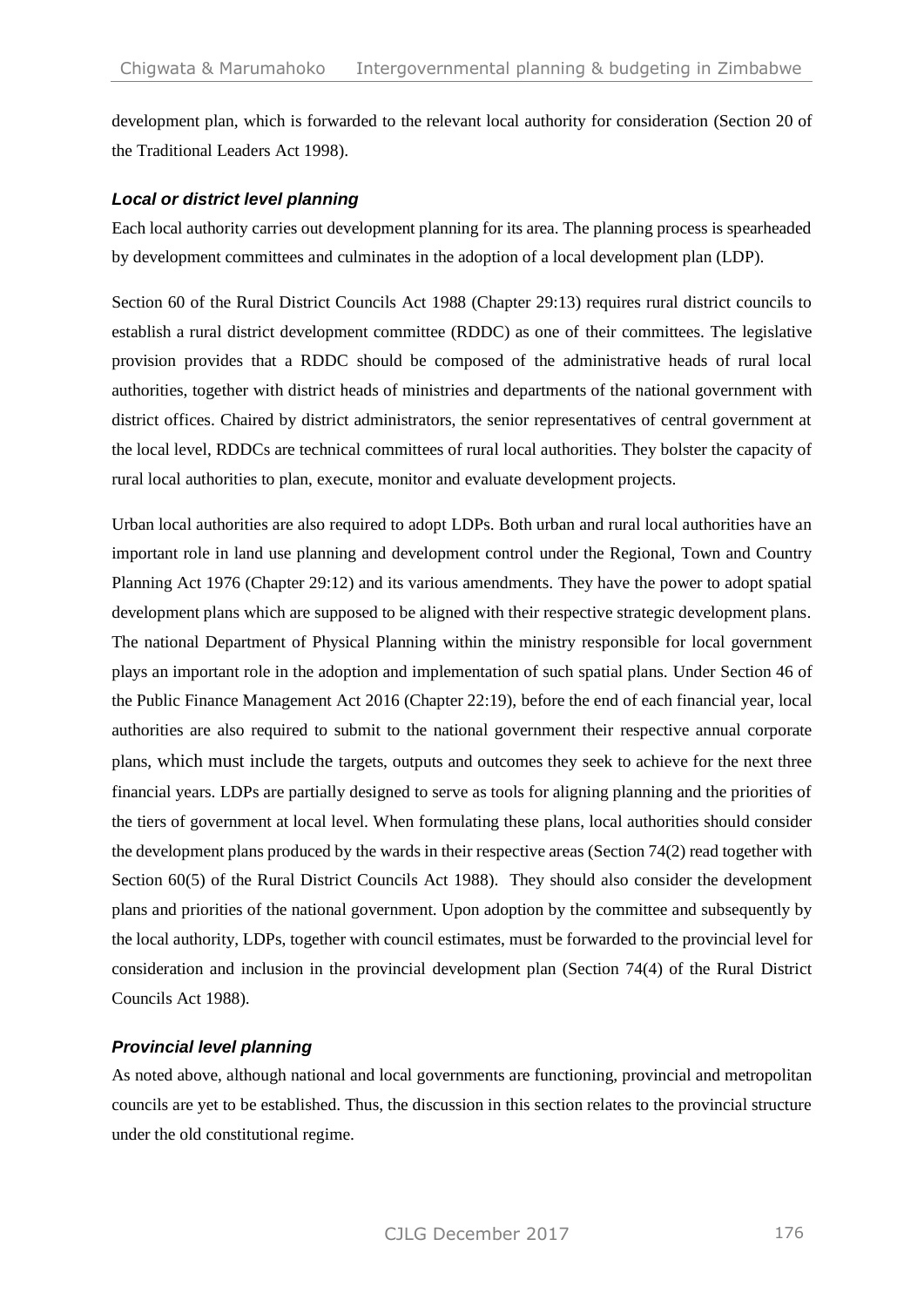Under this system, the provincial development plan (PDP) was formulated by provincial councils (PCs) which were responsible for development planning, implementation and evaluation (Section 14 of the Provincial Councils and Administration Act 1985). The PCs were chaired by provincial governors appointed by the president. Appointment was typically based on political affiliation to ensure effective representation of the president at the provincial level (Bland 2010). Governors were required to have close working relationships with provincial administrators and other provincial heads of ministries and agencies of the national government who, although they did not report to their respective governors, were expected to inform them of developments in the province (Makumbe 1998). When drafting the PDP, PCs were assisted by provincial development committees (PDCs), which were chaired by provincial administrators. PDC membership included town clerks, secretaries and senior officials of local authorities; senior officials of the security services; and provincial heads of each ministry and department in the province (Section 26-28 of the Provincial Councils and Administration Act 1985).

The PDP aimed to capture both long-term and short-term development priorities in the province across a variety of sectors. Ideally, it was informed by both national priorities and development plans from various local authorities in the province (Chakaipa 2010). The participation of officials at all three levels of government – national, provincial and local – in the formulation of PDPs meant that the plan was in principle a useful tool for the alignment of priorities across levels of government. Once adopted by the PC, the PDP was forwarded to the relevant national planning agency for inclusion in the National Development Plan (NDP).

## *National level planning*

Since independence the responsibility for national development planning has shuffled between a number of institutions, including the Ministry of Finance and the Office of the President and Cabinet. These institutions have over the years produced various national development plans (NDPs) defining short- and long-term development priorities for the country, and planning agents are expected to consider PDPs in order to align the priorities of government at all levels, among other objectives. The Ministry of Local Government undertakes an important role in this process as it has a specific mandate to represent and promote the interests of sub-national governments at the national level (Pasipanodya et al. 2000; Chatiza 2010).

## **Analysis: the failure of the bottom-up approach**

## *Village, neighbourhood and ward level*

Unfortunately, however, the bottom-up approach to development described above has failed to realise the desired outcome of integrated, coherent and responsive governance, for a number of reasons.

Development committees at village, neighbourhood and ward levels often fail to undertake development planning effectively. A range of reasons has been suggested, including a lack of necessary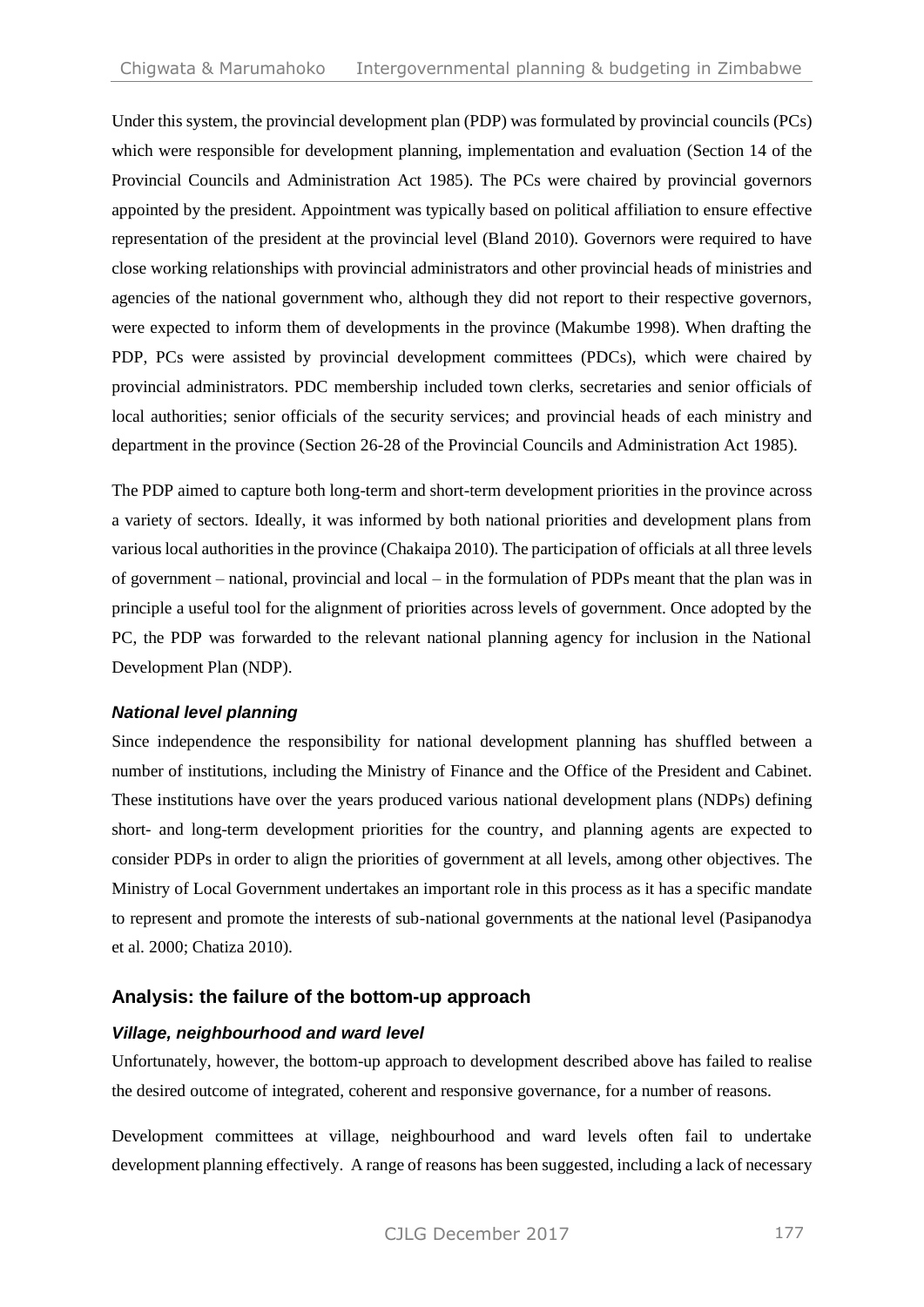skills and the fact that such committees are not the dominant arenas for development discussions (Schou 2000). Makumbe (1996) writing in the middle of the 1990s argued that a significant number of people were unaware of the existence of these committees despite being in place for around a decade. It is in doubt if the situation improved after the year 2000. Even if they are aware, there continues to be scepticism about the role of the committees given that development planning at sub-national level continues, in practice, to be treated as a top-down process. It would also appear that synchronising the people's preferences with development plans already produced by the technical staff of councils is difficult (Chigwata 2018). Committees would require either extensive training, or reconfiguration of their membership to compensate for their lack of people with know-how on development planning.

#### *Local or district level*

At the local authority level, although RDDCs have the potential to fulfil a development planning function, in practice their composition and structure have over the years undermined their effectiveness. First, a RDDC is chaired by the district administrator, which makes it easy for national government to override development priorities expressed by residents. Second, the composition of the RDDC is weighted towards the national government's field administration, which has the effect of watering down the influence of local officials (Herlaar and Olthof 1994; Schou 2000). This is deeply problematic, as to achieve cooperative relations among governments, a relationship of equality among participants is essential; a first step towards this would be ensuring equal numbers of participants from the different tiers of government involved.

However, even if membership was reviewed there are doubts about the extent to which council and committee chairpersons would be able to influence decision-making in the RDDC (Schou 2000). This is because an entirely different set of parameters are used to arrive at decisions about projects in the RDDC. Whereas political considerations feature prominently as motivations for identifying projects at village, ward and other council committee meetings, the RDDC is guided mostly by technical considerations of the viability of projects, including cost/benefit analysis (Sibanda 2005). Although the decisions of the committee are submitted as recommendations to council, they are inevitably passed as council resolutions, due to the technical superiority of the projects (Sibanda 2005).

This raises the question of whether a committee comprised almost entirely of staff mandated to safeguard the interests and policy objectives of central government at local level should be able to override project choices informed by public consultation conducted by democratically elected councillors. Development planning at the local level in Zimbabwe has often been a highly technical activity largely undertaken by national government officials, which seldom reflects the wishes of locally elected bodies (Herlaar and Olthof 1994). Owing to a lack of capacity, local councils do not object much when central government officials finalise decisions on projects without consulting them. It has also been argued that a number of projects included in local plans are dropped by PDCs when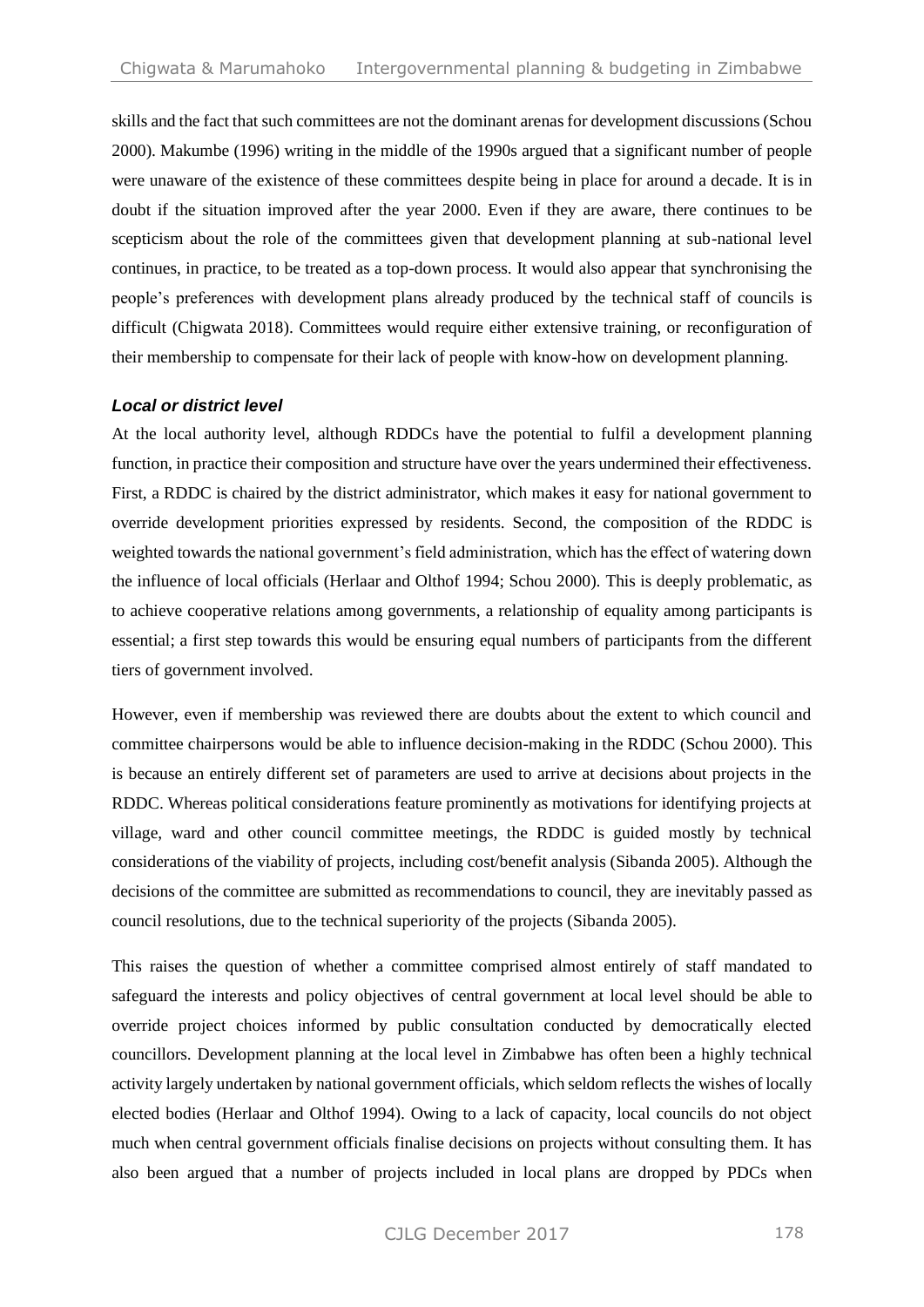formulating provincial plans as they are considered to be merely an aggregated 'shopping list' (Chigwata 2018). In addition, the effectiveness of the LDP as a tool for aligning priorities across levels of government is also questionable, given that the links between RDDCs and PDCs seem to be weak. Despite the fact that RDDCs are represented at the provincial level, PDPs have largely evolved separately from local (district) plans (Makumbe 1996). The prioritisation of projects tends to indicate a preference for central government planning rather than local planning. This is not a shortcoming of the Prime Minister's Directives themselves; but rather an indication of a need to improve the communication system and alignment strategies between provincial and local structures.

#### *Provincial level*

At provincial level, although in the past PDCs provided a platform where administrative officials of the national and local governments could consult each other on matters of mutual concern, their agendas were dominated by central government functionaries. The question arises: can officials employed by central government be relied upon to correctly interpret the wishes of people in the province? Given that the priority of these officials is to give effect to central government policy directives, the concerns of communities may be the last thing on their minds when undertaking development planning, implementation and coordination. Makumbe (1998) thus concludes that PDCs were established to spearhead the implementation of national policies at the provincial level, rather than to promote locally determined development or planning. On the other hand, PCs also failed to effectively carry out these centrally-decided policies, notably because they are not allocated budgets to realise their functions (Pasipanodya et al. 2000; Chakaipa 2010).The central government only budgets for the salary of the provincial governor (now Minister of State responsible for provincial affairs), and the limited funding allocated to the office of the provincial governor is managed by the provincial administrator – making the office of the governor, by default, an extension of the national ministry responsible for local government.

As if that were not enough, the offices of both the provincial governor and the PC are staffed by secondees from the provincial administrator's office, placing both offices within the sphere of influence of the Ministry of Local Government. Although in theory provincial governors decide the agenda of PCs, in practice those decisions are made by officers on secondment. The absence of resources has also meant that planning decisions at provincial level are not supported by budgetary allocations at the national level. Thus, structures such as PCs have been forums of mere participation without visible consequence since they cannot implement their plans. Provincial governors have always been effective in ensuring that the ruling party exercises firm control of the provinces, including local authorities.

The potential of the PDP to act as an effective tool for aligning national and local priorities has been further limited by a number of other issues. For instance, urban local authorities were reluctant to be involved in the activities of PCs which they considered lacked 'real' power (Makumbe 1996). Instead,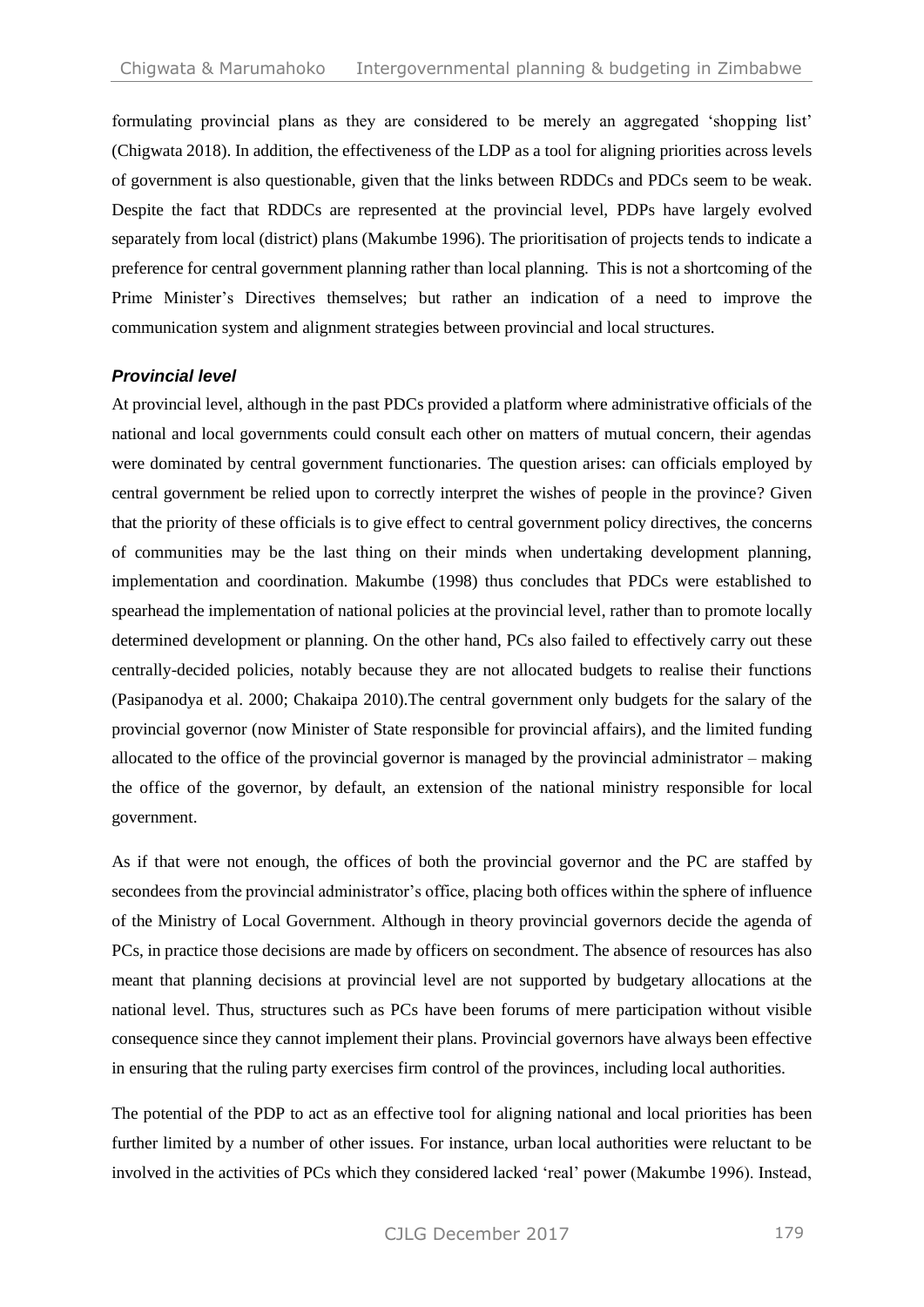the authorities considered it more useful to engage directly with the national government through the Ministry of Local Government. Hence, there was a lack of alignment between most provincial plans and those of urban local authorities, especially in cities. Furthermore, there is little evidence that PDPs were ever actually considered by the national government when determining priorities, including budget allocations (Chigwata 2018). An examination of outcomes suggests that PDPs were formulated merely to comply with the law and have not noticeably influenced practice. This buttresses the argument that in Zimbabwe the planning process is/was not synchronised with budget prioritisation at all levels of government (Chakaipa 2010).

#### *National level*

This capture of development planning and implementation by central government has failed to promote coherent, integrated and responsive government. The alignment of priorities has been significantly weakened by the lack of participation of provincial and local structures in NDPs. Although mechanisms were put in place to promote intergovernmental coordination and integration of plans at provincial and local levels, very little has been done to achieve the same ends at the national level (Chigwata 2018). Nor is there any evidence to suggest that plans from the provincial and local levels were/are considered when formulating national plans or during the annual budgeting process. Thus, popular development priorities have not been fully reflected in most NDPs since independence (see Schou 2000; Mutizwa-Mangiza 1990).

Thus it has been difficult for the national government to mobilise support for the implementation of various NDPs over the years, and the majority of these plans were partially implemented and subsequently abandoned. The latest NDP, the Zimbabwe Agenda for Sustainable Socio-Economic Transformation ('ZimAsset'), have faced the same fate. ZimAsset covers the period 2013–2018 and seeks to *"achieve sustainable development and social equity anchored on indigenisation, empowerment and employment creation which will be largely propelled by the judicious exploitation of the country's abundant human and natural resources"*. The plan has significant consequences for sub-national governments, especially local authorities, who under the plan have the important duty of delivering core public and social services (Government of Zimbabwe 2013b). However, evidence on the ground suggests that ZimAsset lacks essential backing from a number of key stakeholders, including some local authorities, civic groups, opposition political parties, and economic groups outside the ruling political party. Generally, civil society has been reluctant to identify with the policy objectives of ZimAsset owing to the fact that it builds on ZANU-PF election promises.

## **Towards an effective system of intergovernmental planning and budgeting**

It is clear that the bottom-up approach to the development planning process introduced in the mid-1980s has failed to deliver the desired outcomes, producing a long list of community needs and preferences that were detached from funding priorities (Hadingham 2003). Meanwhile development planning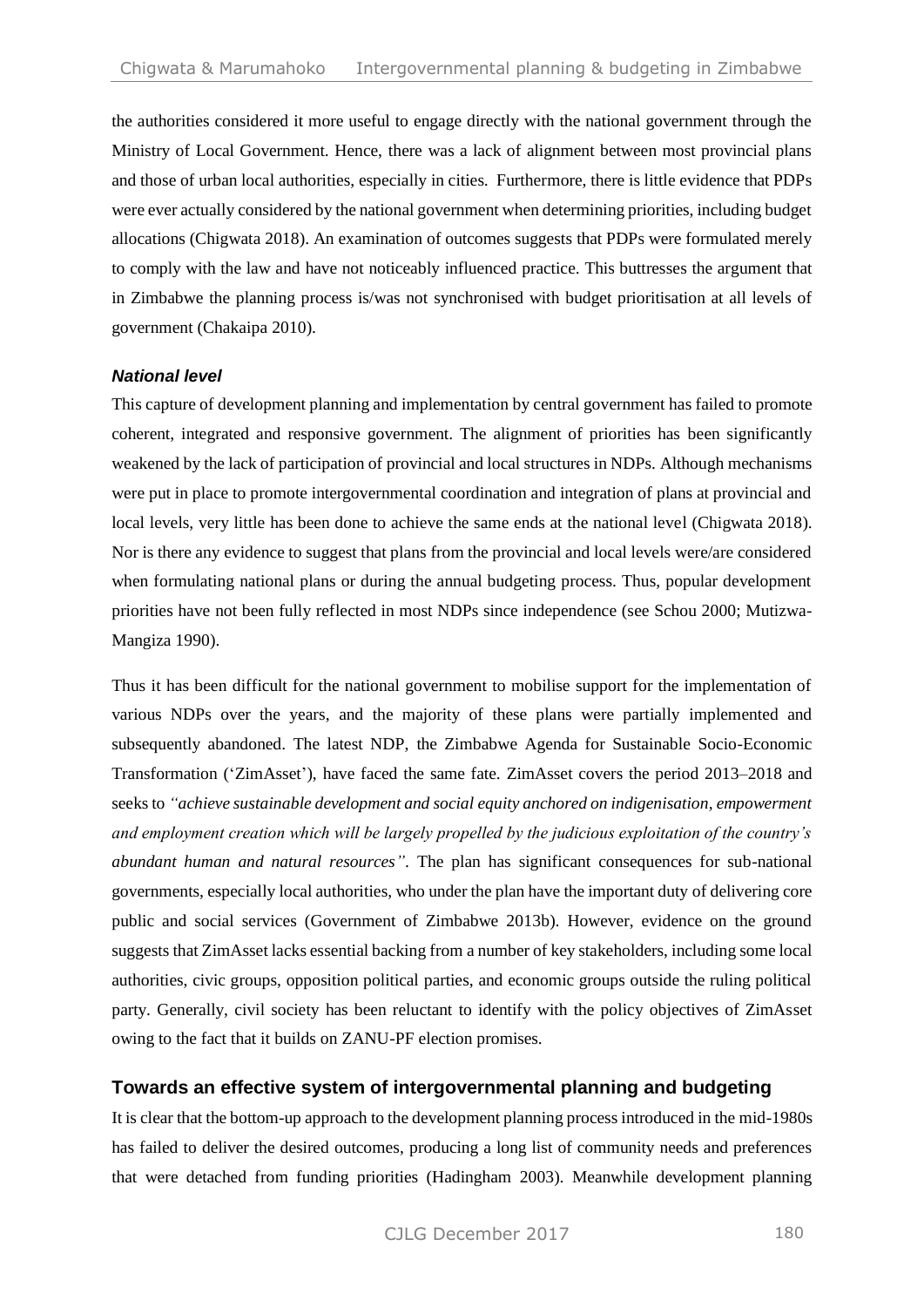continued to display a top-down approach, with ministries and agencies of national government adopting a sectoral, rather than integrated, approach to project or development planning (see Herlaar and Olthof 1994). It was thus not a surprise that the approach quickly lost credibility and was soon abandoned (Hadingham 2003).

Furthermore, the economic meltdown of the 2000s, characterised by hyperinflation, acute shortages of funding for public service delivery and a high level of 'brain-drain', made it almost impossible to undertake effective development planning at all levels of government. As a result, the centralised approach to development planning has been entrenched, which has often resulted in the formulation of plans that are detached from local needs and fraught with problems. Firstly, citizens have few opportunities to influence the development planning process, which is increasingly driven by party politics. Secondly, macro-economic planning and development planning, which ideally should be easier to mesh under a centralised approach, continue to be worlds apart (Herlaar and Olthof 1994). Thirdly, the coordination of government activities at local level continues to be weak, despite the presence of field agents of central government who are powerful relative to locally elected representatives.

## **Recommendations**

The above analysis explains why the development process in Zimbabwe has over the years failed to realise its desired outcomes. It is against this background that the authors suggest the need to develop a new system of intergovernmental planning and budgeting that gives effect to the requirements of coherent governance in the 2013 Constitution. When developing that system, several factors must be considered to enhance its effectiveness. Three key factors are discussed below.

#### *Embed an inclusive planning and budgeting process*

Under a decentralised system of government, intergovernmental planning and budgeting is required to integrate top-down strategic obligations with the bottom-up outcomes of participatory processes (Hadingham 2003). In Zimbabwe, intergovernmental planning and budgeting has been identified as one of the mechanisms for aligning the activities of government in a multi-tiered arrangement (Department of Provincial and Local Government, South Africa 2007). The effectiveness of this tool however depends in part on how inclusive the planning and budgeting process is at all levels of government. This means that all the relevant stakeholders must be included, whether at local, provincial or national levels. Yet the discussion above reveals that the development planning and budgeting process at provincial and local levels is dominated by national government. The RDDC and PDC structures – structures established to facilitate intergovernmental planning and budgeting development planning – are dominated by the national government's technical staff (Bland 2010). They are not adequately inclusive of the sub-national governments involved. This has had the adverse effect of suffocating bottom-up planning and communication of priorities and needs to national government. The benefits of decentralisation are only likely to be realised when there is effective upward communication of local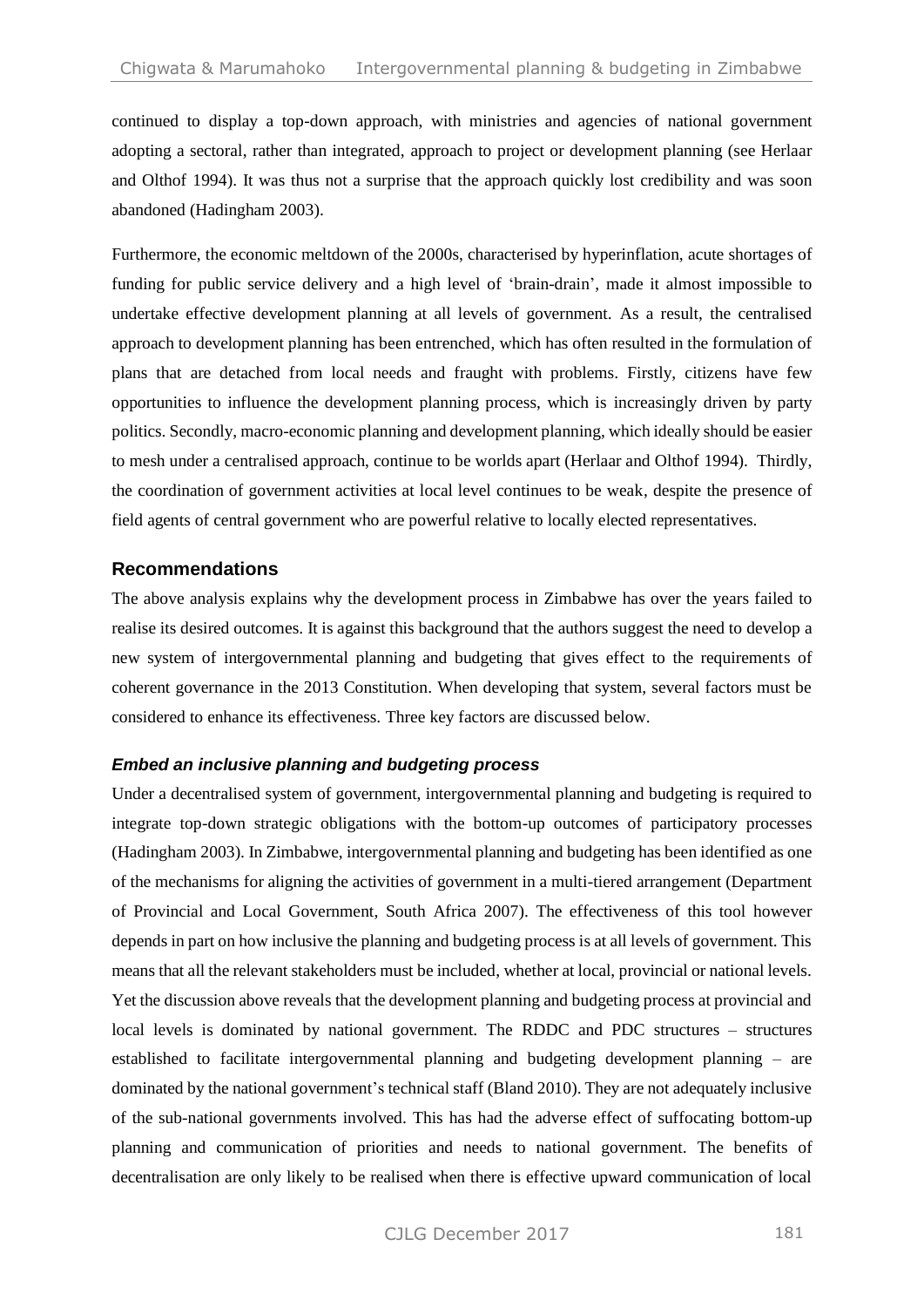needs and priorities on the one hand, and consideration of such local needs and priorities by senior (higher level) governments on the other (De Visser 2005). Such effective joint working has not been realised yet in Zimbabwe.

Sub-national governments also lack representation in national decision-making processes that have a bearing on development planning and budgeting. For example, in the first and second decades of independence while sector ministries and agencies of the national government were represented in the annual Public Sector Investment Programme (PSIP) budget meetings, where the NDP and its funding priorities were set, provinces and local authorities had no representation (Schou 2000). When the economic environment deteriorated after 2000, budgeting, including the PSIP, was largely redundant partly due to inflationary pressures and the failure to mobilise revenue. There is no public evidence to suggest that in the last five years subnational governments were given opportunities to influence the national budgeting process. Even though some initiatives have involved local authorities through organised local government, these have so far not been effective in ensuring that these lower tiers of government have a significant voice in the budgeting process (Chigwata 2018). Yet the need is greater than ever. Under the old constitution, there was only one government with direct constitutional authority; but under the new constitutional order all three tiers of government have such authority. As a result, mechanisms to ensure that sub-national governments influence national decision-making processes such as planning and budgeting are now crucial.

The 2013 Constitution of Zimbabwe requires the tiers of government to coordinate their activities through intergovernmental planning and budgeting. For example, Section 194 (1)(g) of the Constitution highlights the need for the three levels of government *"to cooperate with each other"*. However, no provision is made for achieving this. Interestingly, Section 264 (2)(e) addresses the need for equitable sharing of national and local resources between the tiers of government – but without specifying how this is to be realised. Section 165 underscores the autonomy of each level of government, suggesting that sub-national governments are fully in charge of developmental planning at their levels – yet in practice local and provincial governments, owing to lack of resources, are reduced to implementing policy programmes developed by national government. Similarly, Section 270(1)(a) of the Constitution assigns to provincial or metropolitan councils the role of planning and implementing social and economic development activities in their provinces – but these levels of government have not even been established yet, let alone granted revenue-raising powers.

Thus, even though local government has received constitutional recognition and been mandated the *"right to govern"*, in the absence of reform the mechanisms and institutions of the 1984 and 1985 Directives and related local government legislation, which position local authorities as extensions of central government (Chatiza 2010), still guide development planning. Clearly this structure is in conflict with the 2013 Constitution, which has uplifted the status and role of local government.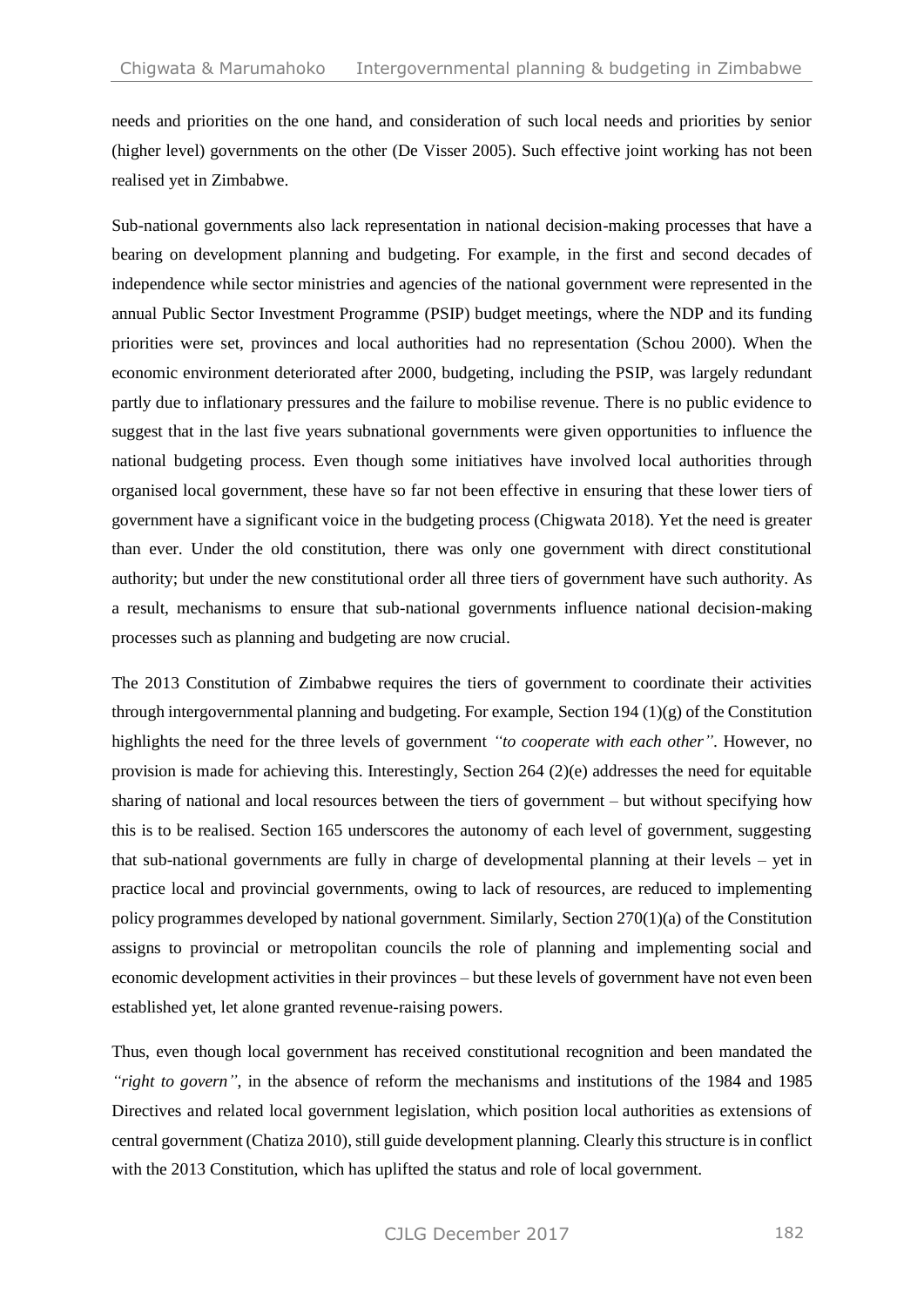Other problems with the constitutional dispensation are also apparent, which will require cooperative intergovernmental working to resolve successfully. For example, Section 282(1)(c) of the 2013 Constitution raises a potential conflict of roles, as it assigns development functions to traditional leaders. This increases the number of actors involved in development planning, and may also undermine the role of sub-national governmental authorities as development planning authorities. The cooperation between sub-national governments and traditional leaders in the development process, is therefore pivotal to manage the conflicts and ensure that the process is as inclusive and participatory as possible (Chigwata 2015). The support, legitimacy and respect these leaders command particularly in rural areas, and their proximity to the people, are valuable strengths in development planning (Chatiza 2010; Chigwata 2015). On the financial side, the 2013 Constitution requires revenue raised nationally to be shared equitably among the three tiers of government. In particular, Section 301 provides for equitable allocation of grants between provincial councils, metropolitan councils and local tiers of government. These sub-national governments are entitled to not less than 5% of nationally raised revenue, received as grants. However, the Constitution leaves the determination of the budget allocation to national government, and sub-national bodies have no way of ensuring the adequacy of such allocations or of actually securing the funds, even though they affect their financial sustainability. Effective intergovernmental development planning and budgeting becomes important to address this constitutional deficiency.

#### *Strive to establish a close link between intergovernmental planning and budgeting*

A second reason why the development planning process in Zimbabwe has failed to realise the desired outcomes is that it is *"secondary to the financial aspects of decentralisation and other development objectives"* (Hadingham 2003). There is often a gap between what is agreed in development plans and what is prioritised in budgets. Even though planning at provincial and local levels involves officials from national government and local authorities, budgeting and policy implementation occurs separately. Officials of national government work on sectoral lines whilst local officials implement policies determined by their respective councils. As a result, the production of short- and long-term plans was considered in the 1990s to be a 'barren ritual' as very few of the proposed projects in any year are budgeted for, funded or subsequently implemented (Mutizwa-Mangiza 1990). This picture still prevailing under the 2013 Constitution. If the intergovernmental planning and budgeting process is to be effective in coordinating government activities in Zimbabwe, a close link between planning and budgeting is essential at all levels of government (Chigwata 2018). This is the only way of guaranteeing the implementation of development plans. As provincial and local governments are entitled to not less than 5% of national revenue in each financial year, constitutional provisions should be implemented and this revenue should be closely linked with spending priorities, as defined in the intergovernmental planning process.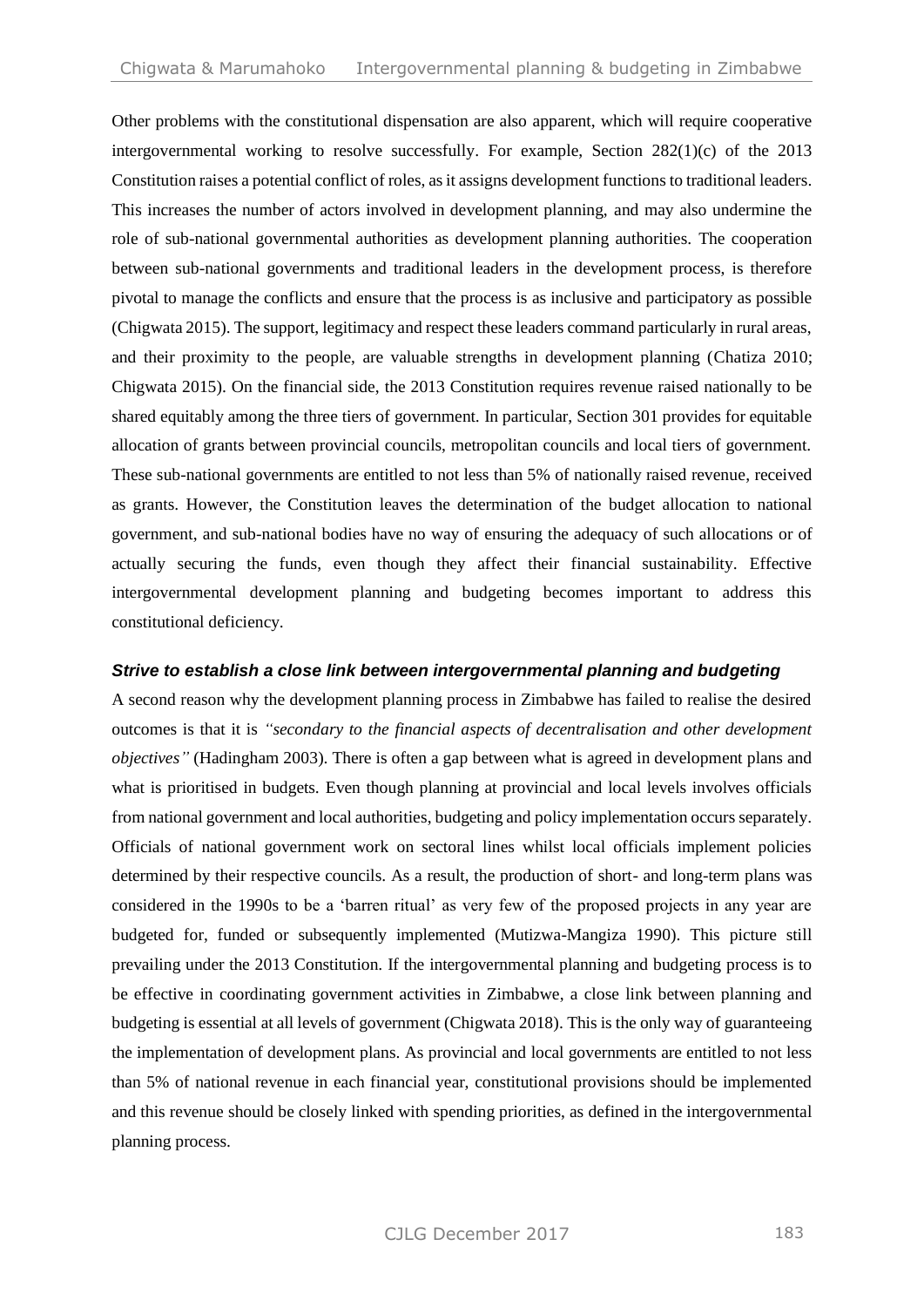#### *Identify a 'champion' for intergovernmental planning and budgeting*

As argued above, a functioning intergovernmental planning and budgeting process is critical in a country with a multi-level system of government. It cannot be left to the 'goodwill' of political office bearers and public servants. In Zimbabwe, there is a need to establish an institution charged with championing intergovernmental planning and budgeting. Such an institution must command respect across all organs of government at all levels. The current arrangement where the Office of the President and Cabinet is charged with overseeing the implementation of the NDP, the ZimAsset, is commendable. Perhaps the same Office should be assigned overall responsibility to drive intergovernmental planning and budgeting, in addition to overseeing the implementation of development plans at provincial and local levels. It should have a mandate to ensure that the goals of coherent, harmonised, coordinated and cooperative government set out in Section 265 of the Constitution of Zimbabwe are realised.

The constitutional framework is clear. Section  $194(1)(g)$  of the 2013 Constitution requires the three tiers of government to cooperate with one another. The Constitution directs the national government to take measures to promote cooperative governance and coordination of government activities (Section 265(3)). It specifically assigns provincial and metropolitan councils (PMCs) the duty to coordinate and implement government policies. These councils are to be composed of members of both the national and local governments (Sections 268(1) and 269(1) of the Constitution), making them suitable institutions to foster coordination between the national and local governments on areas of mutual interest, including implementation of national legislation and policies. The Constitution also assigns to these PMCs the responsibility for coordinating government activities and monitoring use of public resources (Section 270), tasks which have a direct bearing on intergovernmental relations. It would appear therefore that the Constitution envisions them as facilitating cooperation and coordination between the tiers of government.

This paper therefore recommends that national legislation be established which assigns additional responsibilities on intergovernmental planning and budgeting to PMCs. PMCs could also: discuss and consult on provincial implementation of national policies and legislation; draft national policies and legislation affecting provinces and local authorities; develop provincial policies, and consider reports from local-level structures such as RDDCs.

## **Conclusion**

Intergovernmental planning and budgeting is one tool for aligning government activities under a decentralised system of government such as Zimbabwe's. Since independence, the national government in Zimbabwe has established structures and procedures for aligning priorities and coordinating government activities based on a 'bottom-up' approach. However, this has failed to deliver integrated, coherent and responsive government for a number of reasons, including the domination of relevant structures at sub-national level by the officials of the national government. The lack of sub-national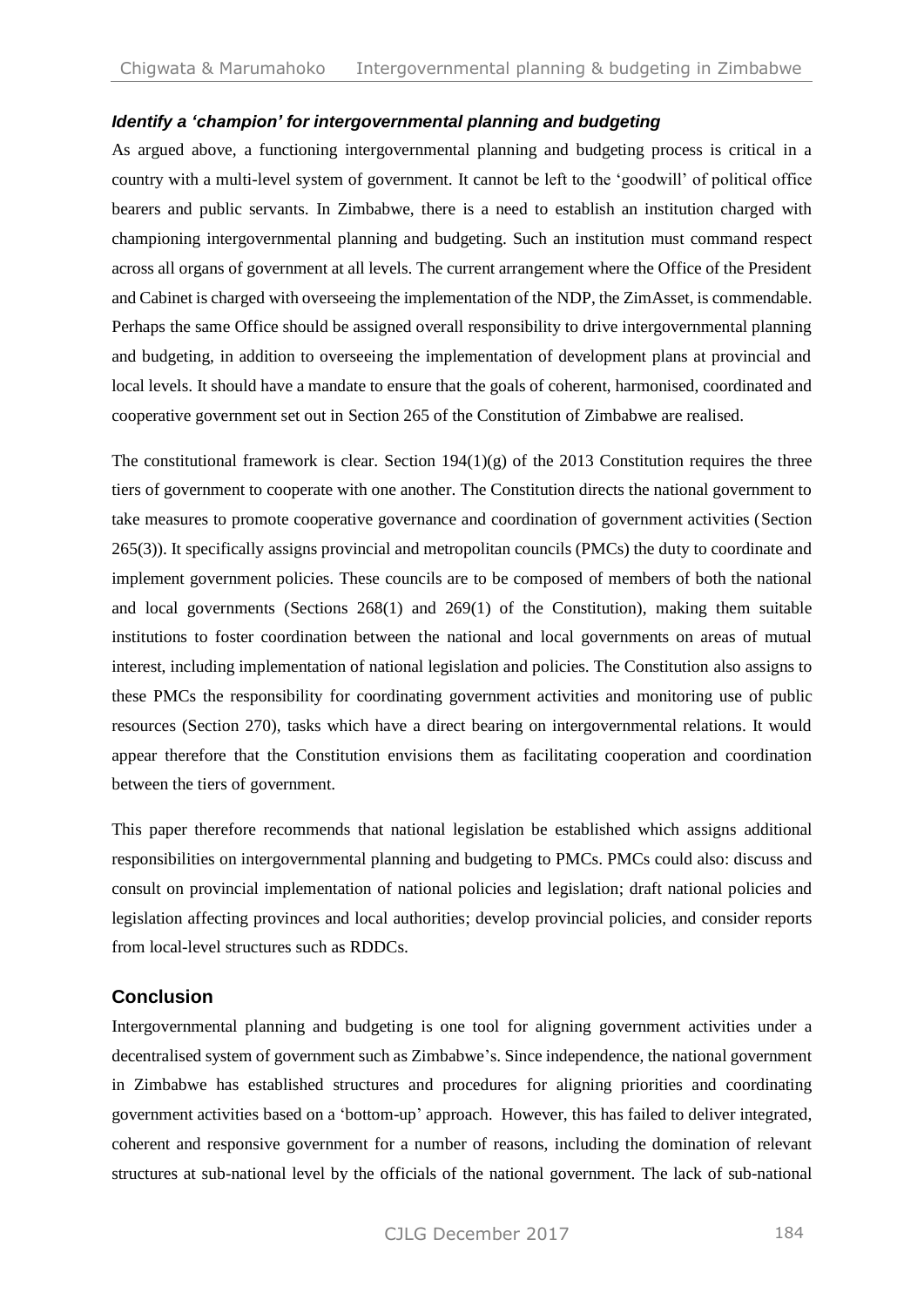representation in national decision-making structures that undertake planning and budgeting has also been identified as an impediment to effective alignment of government priorities at the national level.

The adoption of Zimbabwe's new Constitution has provided an opportunity to reform the development planning and development process. This paper suggests the establishment of a new system of intergovernmental planning and budgeting that is inclusive, participatory and that strives to establish a close link between development planning and budgeting. In addition, a respected institution, such as the Office of the President and Cabinet, should be charged with the overall objective of ensuring integrated, coherent and responsive government.

#### **Declaration of conflicting interest**

The authors declared no potential conflicts of interest with respect to the research, authorship, and/or publication of this article.

## **Funding**

The authors received no financial support for the research, authorship, and/or publication of this article.

## **References**

- Bland, G. (2010) *Zimbabwe in transition: What about the local level.* North Carolina: RTI Press. <https://doi.org/10.3768/rtipress.2010.op.0003.1009>
- Chakaipa, S. (2010) Local government institutions and elections. In: De Visser, J., Steytler, N. and Machingauta, N. (2010) *Local government in Zimbabwe: A policy dialogue.* (pp. 31–68). Bellville: Community Law Centre, University of the Western Cape.
- Chatiza, K. (2010) Can local government steer socio-economic transformation in Zimbabwe? Analysing historical trends and gazing the future. In: De Visser, J., Steytler, N. and Machingauta, N. (2010) *Local government in Zimbabwe: A policy dialogue*. (pp. 1-25). Bellville: Community Law Centre, University of the Western Cape.
- Chigwata, T.C. (2015) Decentralisation in Africa and the resilience of traditional authorities: Evaluating Zimbabwe's track record. *Regional and Federal Studies,* 25 (5), 439–453. <https://doi.org/10.1080/13597566.2015.1121873>
- Chigwata, T.C. (2018) *The law and policy on provincial and local government in Zimbabwe*. Juta: Cape Town (in press).
- De Visser, J. (2005) *Developmental local government: A case study of South Africa*. Antwerpen: Intersentia.
- Department of Provincial and Local Government, South Africa. (2007) *Practitioner's guide to intergovernmental relations in South Africa*. Pretoria: Department of Provincial and Local Government.
- Government of Zimbabwe. (1976) *Regional, Town and Country Planning Act, Act 22 of 1976, Chapter 29:12.* Harare: Government Printers.
- Government of Zimbabwe. (1984) *Provincial councils and administration in Zimbabwe: A statement of policy and a directive by the Prime Minister's directives on decentralisation and development.* Harare: Ministry of Local Government, Rural and Urban Development.
- Government of Zimbabwe (1985) *Provincial Councils and Administration Act, Chapter 29:11.* Harare: Government Printers.
- Government of Zimbabwe. (1988) *Rural District Councils Act, Act 8 of 1988, Chapter 29:13.* Harare: Government Printers.